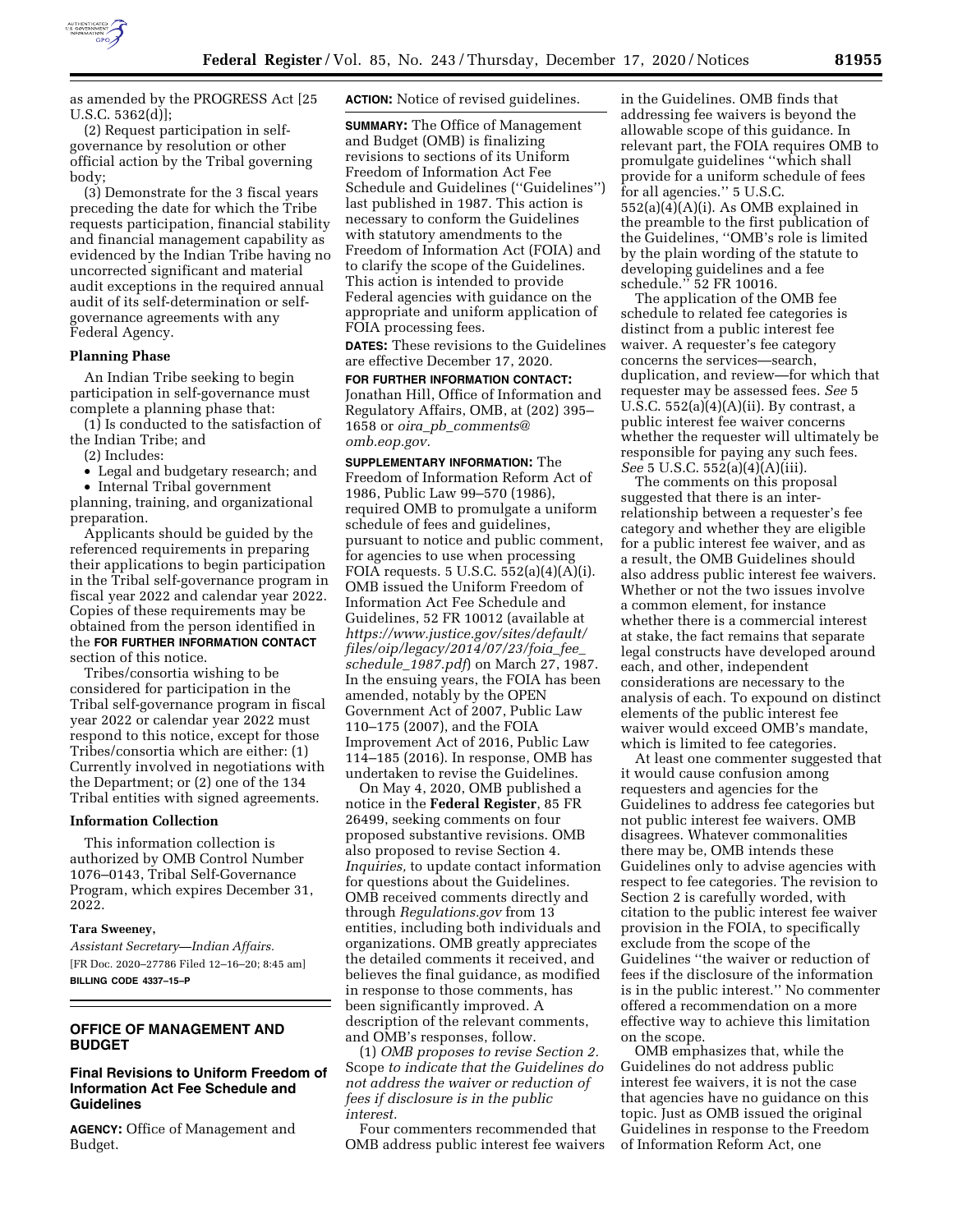commenter rightly pointed out that the Department of Justice (DOJ) issued its own New Fee Waiver Policy Guidance (Apr. 2, 1987) (*[https://www.justice.gov/](https://www.justice.gov/oip/blog/foia-update-new-fee-waiver-policy-guidance)  [oip/blog/foia-update-new-fee-waiver](https://www.justice.gov/oip/blog/foia-update-new-fee-waiver-policy-guidance)[policy-guidance](https://www.justice.gov/oip/blog/foia-update-new-fee-waiver-policy-guidance)*). Furthermore, the DOJ Guide to the Freedom of Information Act (*[https://www.justice.gov/oip/doj](https://www.justice.gov/oip/doj-guide-freedom-information-act-0)[guide-freedom-information-act-0](https://www.justice.gov/oip/doj-guide-freedom-information-act-0)*), updated in relevant part in September 2020, also provides a thorough survey and discussion of case law related to public interest fee waivers. Rather than causing confusion, OMB believes it is more effective and efficient for the Guidelines to explicitly and only address fee categories, and to continue the decades-long practice of deferring to other sources for guidance on public interest fee waivers.

(2) *OMB proposes to remove Section 6j, which defines* ''*representative of the news media,*'' *given that this term is now defined in statute.* 

Six commenters submitted recommendations related to this proposal. Each commenter recommended that, instead of removing Section 6j, OMB revise it to explicitly reiterate the statutory definition of ''a representative of the news media'' and/ or incorporate judicial interpretations of that definition. OMB points out that the Guidelines already incorporate the FOIA's statutory definitions, and rejects these recommendations, except as discussed below.

As a general proposition, agencies are expected to stay abreast of relevant statutory and judicial developments related to their implementation of the FOIA. It is usually unnecessary to issue guidance that merely reiterates standards that are stated authoritatively elsewhere, and in the case of judicial developments, that are more susceptible to evolving factors.

This is especially true with respect to the statutory definition of ''a representative of the news media.'' Section 6a of the Guidelines states clearly that ''[a]ll the terms defined in the Freedom of Information Act apply.'' There should be no doubt that this provision applies to the term ''a representative of the news media,'' which is defined at 5 U.S.C. 552(a)(4)(A)(ii). One commenter suggested that reiterating the statutory definition in the Guidelines would avoid confusion, but did not elaborate. OMB fails to see what confusion would result from expressly incorporating all of the statutory definitions, rather than spelling them out in the guidance. Rather than causing confusion, OMB considers cross-referencing the statutory definition an effective way to avoid

potential future confusion, if Congress amends the definition.

Similarly, OMB does not agree with the all of the recommendations to incorporate judicial interpretations of the statutory definition into these Guidelines, but has made some modifications based on these comments. In the notice, OMB indicated that part of the purpose of revising the Guidelines is ''to provide clarity in light of evolving judicial interpretation,'' and to ''ensure they reflect . . . leading judicial decisions.'' 85 FR 26500.

This goal has its limits, however. Commenters urged the incorporation of a D.C. Circuit opinion that interpreted the statutory definition of ''a representative of the news media.'' *See Cause of Action* v. *FTC,* 799 F.3d 1108, 1125 (D.C. Cir. 2015). Insofar as the decision rejects the definition of ''representative of the news media'' in Section 6j as factually inconsistent with the current statutory definition, OMB agrees with the comments and has removed the inconsistent language from the Guidelines. Instead the Guidelines cross-reference the definition now provided in statute, to avoid any inconsistency.

However, OMB does not believe it is generally necessary to incorporate, proactively, judicially-developed analytical frameworks into the Guidelines, especially when no inconsistency is evident. In fact, there are practical and policy reasons why doing so is imprudent. Along these lines, OMB rejects other, specific recommendations made by commenters to incorporate other aspects of judicial holdings in the Guidelines.

First, there are hundreds of FOIA cases decided each year.1 It would not be efficient to try to update the Guidelines to account for the decisions in these cases. While OMB recognizes that not every holding would require updates to the Guidelines, there would be diminishing returns in trying to parse out which ones rise to that level and retrospectively evaluating which ones last the test of time. To borrow an economic term, there would be an opportunity cost that would serve neither agencies nor the public, if agencies were to wait for OMB to update the Guidelines before applying otherwise applicable case law.

Relatedly, it is not OMB's role to serve as legal counsel to agencies. Every agency has attorneys, and the Office of Information Policy (OIP) at the Department of Justice exists, in part, to ''provide[ ] legal counsel and training to agency personnel,'' with respect to complying with the FOIA. *See [www.justice.gov/oip/about-office](http://www.justice.gov/oip/about-office)* (last visited Dec. 10, 2020). In fact, DOJ's Guide to the Freedom of Information Act, discussed above, is a ''comprehensive legal treatise on the FOIA'' that ''contains a detailed analysis of the key judicial opinions issued on the FOIA,'' including those related to fees and fee waivers. *See [https://](https://www.justice.gov/oip/doj-guide-freedom-information-act-0) [www.justice.gov/oip/doj-guide-freedom](https://www.justice.gov/oip/doj-guide-freedom-information-act-0)[information-act-0](https://www.justice.gov/oip/doj-guide-freedom-information-act-0)* (last visited Dec. 10, 2020). OMB considers that agencies' primary source of advice concerning the application of judicial decisions should be the attorneys who represent them.

One commenter opined that some elements of Section 6j continue to warrant inclusion in the Guidelines, such as the definition of ''news.'' As the commenter recognizes, however, the definition of ''news'' in the statute, 5 U.S.C.  $552(a)(4)(A)(ii)$ , is unchanged from the definition in Section 6j. Moreover, OMB fails to perceive any significant substantive differences—and the commenter failed to identify any between the rest of the text in Section 6j and in the statute. Insofar as any difference exists, OMB considers that Congress had the language in the Guidelines at its disposal when it amended the FOIA, and chose to diverge. In that case, OMB defers to the language in the statute as the best indicator of Congress's will. Just as discussed above, OMB considers it unnecessary to restate the language in the statute.

Several commenters recommended that OMB include in the Guidelines examples of types of entities that would be considered representatives of the news media. OMB declines. Congress has provided the framework agencies should use to determine when a requester qualifies as a representative of the news media, and the courts have interpreted, and continue to interpret, that framework. To the extent such authorities leave no doubt whether a type of entity qualifies as a representative of the news media, OMB will let those authorities speak for themselves. To the extent there is a doubt, as discussed above, OMB defers to agency counsel to advise on the proper application of the law under specific circumstances. Furthermore, OMB considers that including a list of

<sup>1</sup>One commenter drew OMB's attention to the FOIA Project, which claims that its website ''includes detailed information on every case that challenges government withholding [under the FOIA] in federal court.'' *See [www.foiaproject.org/](http://www.foiaproject.org/about) [about](http://www.foiaproject.org/about)* (last visited Dec. 10, 2020). While OMB has not verified this number, the FOIA Project reports that in fiscal year 2020, 844 FOIA cases were filed. *See [www.foiaproject.org](http://www.foiaproject.org)* (last visited Dec. 10, 2020).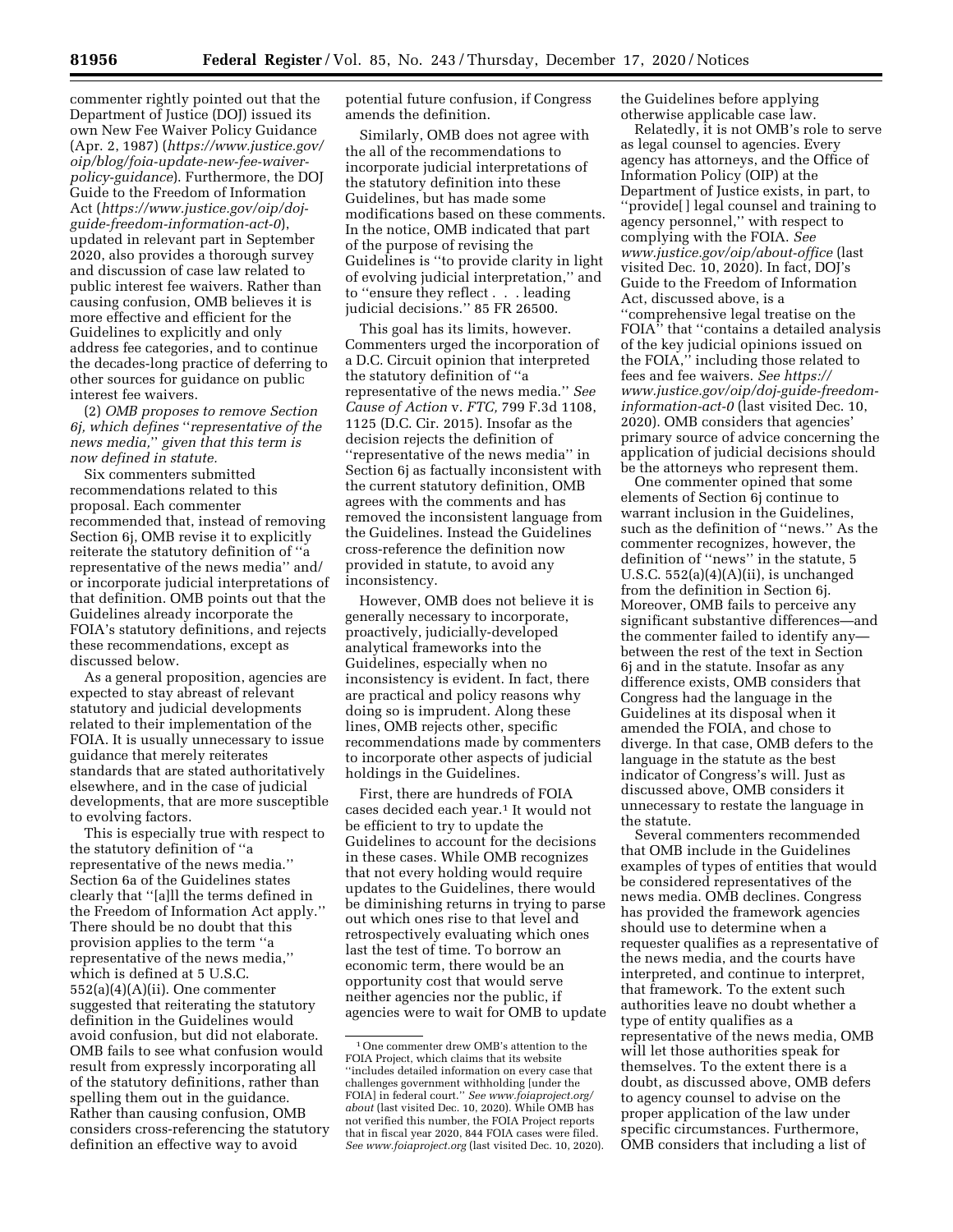examples, even with a disclaimer that it is non-exclusive, runs the risk of being interpreted as exclusive. Failure to include a type of requester in this list especially in light of the rapid evolution of the state of technology and information dissemination—could lead to the conclusion that such a requester is not a representative of the news media. This outcome would not serve agencies nor the public.

One commenter recommended that OMB define representative of the news media because the Guidelines define other fee categories. The difference is that the FOIA does not define those other categories in the way that it defines ''a representative of the news media.'' As discussed, OMB does not consider it necessary to repeat the law.

Furthermore, as discussed above, the definition in the statute generally covers the same subject matter as exists in Section 6j. Therefore, removing the section and cross-referencing the statute does not result in the loss of detail.

OMB received comments of a technical nature on two issues. One commenter pointed out that the preamble of the notice seeking comments misidentified the section that OMB proposed to remove as Section 6f, instead of Section 6j. This comment is correct; however, no further revision to the Guidelines is necessary. OMB correctly identified Section 6j later in the notice, and there was no evident confusion about OMB's intent. Existing-Section 6j is clearly the provision that defines ''representative of the news media,'' and despite the earlier typographical error, commenters discerned OMB's intent and provided recommendations in response. OMB affirms that its actions with respect to this proposal relate to Section 6j, not Section 6f.

Two comments pointed out that OMB failed to address a cross-reference to Section 6j appearing in Section 8c. OMB responds by revising Section 8c to bring it into conformity with its decision to remove Section 6j. Section 8c will refer to the statutory definition, rather than the definition in Section 6j.

(3) *OMB proposes to revise Section 8b.*  Educational and Non-commercial Scientific Institution Requesters *to clarify that both teachers and students may be eligible for inclusion in this fee category.* 

OMB received recommendations from three commenters with respect to this proposal.

Two commenters recommended that Section 8b be further revised to clarify that it applies not only to teachers and students but to other staff of educational institutions, such as librarians. OMB

accepts this recommendation and revises the relevant language in Section 8b to include ''faculty, staff, or students.'' While the comments focused on staff of educational institutions, OMB considers that the inclusion of ''staff'' also appropriately accounts for requests made in connection with a non-commercial scientific institution. So long as staff of an educational or non-commercial scientific institution can demonstrate that their request is being made in connection with their role at the institution, OMB considers them to be appropriately within the scope of this fee category.

One commenter suggested that it would be necessary to amend Section 6h to conform to the new language in Section 8b, to ensure consistency. OMB perceives no inconsistency, and therefore rejects this recommendation. The commenter drew an analogy to the relationship between Section 6j and Section 8c, discussed above. Section 6j and Section 8c both address requesters. Conversely, Section 6h (and Section 6i) defines a type of institution, while Section 8b addresses requesters associated with those institutions. The FOIA requires agencies to determine the nature of the institution as a distinct entity, which is why OMB provides a separate definition in Section 6. OMB does not consider clarifying who may be considered a requester, in Section 8b, to have a necessary impact on the definition of the institution, in Section 6h or Section 6i.

(4) *OMB proposes to add a subsection to Section 9.* Administrative Actions to Improve Assessment and Collection of Fees *to indicate that agencies may not charge certain fees when they fail to comply with the FOIA's time limits, except under certain circumstances provided in the statute.* 

OMB received recommendations related to this proposal from three commenters. Two commenters recommended that OMB provide additional guidance on the application of the referenced provision concerning an agency's failure to comply with the FOIA's time limits, 5 U.S.C. 552(a)(4)(A)(viii). OMB did not accept these recommendations. This is a complex statutory provision better addressed through legal analysis and individualized counsel, rather than OMB policy. Furthermore, insofar as the provision relies on terms defined in the statute, OMB defers to the statutory language and judicial interpretation, just as discussed above. OMB points out that the Department of Justice has issued guidance on this provision, including a ''Decision Tree for Assessing Fees.'' *See*  Dep't of Justice, OIP Guidance:

Prohibition on Assessing Certain Fees When the FOIA's Time Limits Are Not Met (Oct. 19, 2016), *[https://](https://www.justice.gov/oip/oip-guidance/prohibition_on_assessing_certain_fees_when_foia_time_limits_not_met) [www.justice.gov/oip/oip-guidance/](https://www.justice.gov/oip/oip-guidance/prohibition_on_assessing_certain_fees_when_foia_time_limits_not_met)  [prohibition](https://www.justice.gov/oip/oip-guidance/prohibition_on_assessing_certain_fees_when_foia_time_limits_not_met)*\_*on*\_*assessing*\_*certain*\_*fees*\_ *when*\_*foia*\_*time*\_*[limits](https://www.justice.gov/oip/oip-guidance/prohibition_on_assessing_certain_fees_when_foia_time_limits_not_met)*\_*not*\_*met* (last visited Dec. 10, 2020).

One requester recommended that all charges and fees be waived for United States citizens when the government fails to comply with requests in a timely manner. This comment appears to OMB to be insufficiently supported by statutory authority, and therefore it is rejected.

In addition to the four topics discussed above, OMB received a number of comments on topics that were clearly out of scope of the proposal and therefore will not be addressed here.

As discussed in the notice seeking comment, OMB revises Section 4. *Inquiries* to update contact information for questions about the Guidelines.

For the reasons discussed in the Preamble, and under the authority of 5 U.S.C. 552(a)(4)(A)(i) and 44 U.S.C. chapter 35, OMB amends the Uniform Freedom of Information Act Fee Schedule and Guidelines, 52 FR 10012, by removing Section 6j, adding Section 9f, and revising Sections 2, 4, 8b, and 8c to read as follows:

## **UNIFORM FREEDOM OF INFORMATION ACT FEE SCHEDULE AND GUIDELINES**

\* \* \* \* \* 2. *Scope*—\* \* \* This Fee Schedule and Guidelines, including Sections 6 and 8, does not address the waiver or reduction of fees if the disclosure of the information is in the public interest, as provided in 5 U.S.C. 552(a)(4)(A)(iii).

\* \* \* \* \* 4. *Inquiries*—Inquiries should be directed to the Office of Information and Regulatory Affairs, Office of Management and Budget, at *oira*\_*pb*\_*[comments@omb.eop.gov.](mailto:oira_pb_comments@omb.eop.gov)* 

\* \* \* \* \* 8. *Fees to be Charged—Categories of Requesters.* \* \* \*

b. Educational and Non-commercial Scientific Institution Requesters—\* \* \* To be eligible for inclusion in this category, requesters—whether faculty, staff, or students—must show that the request is being made in connection with their role at the institution, and that the records are not sought for a commercial use, but are sought in furtherance of scholarly (if the request is from an educational institution) or scientific (if the request is from a non-commercial scientific institution) research. \* \* \*

c. Requesters who are Representatives of the News Media—\* \* \* To be eligible for inclusion in this category, a requester must meet the criteria established by the FOIA. *See*  5 U.S.C. 552(a)(4)(A)(ii). \* \* \*

\* \* \* \* \*

9. *Administrative Actions to Improve Assessment and Collection of Fees*—\* \* \*